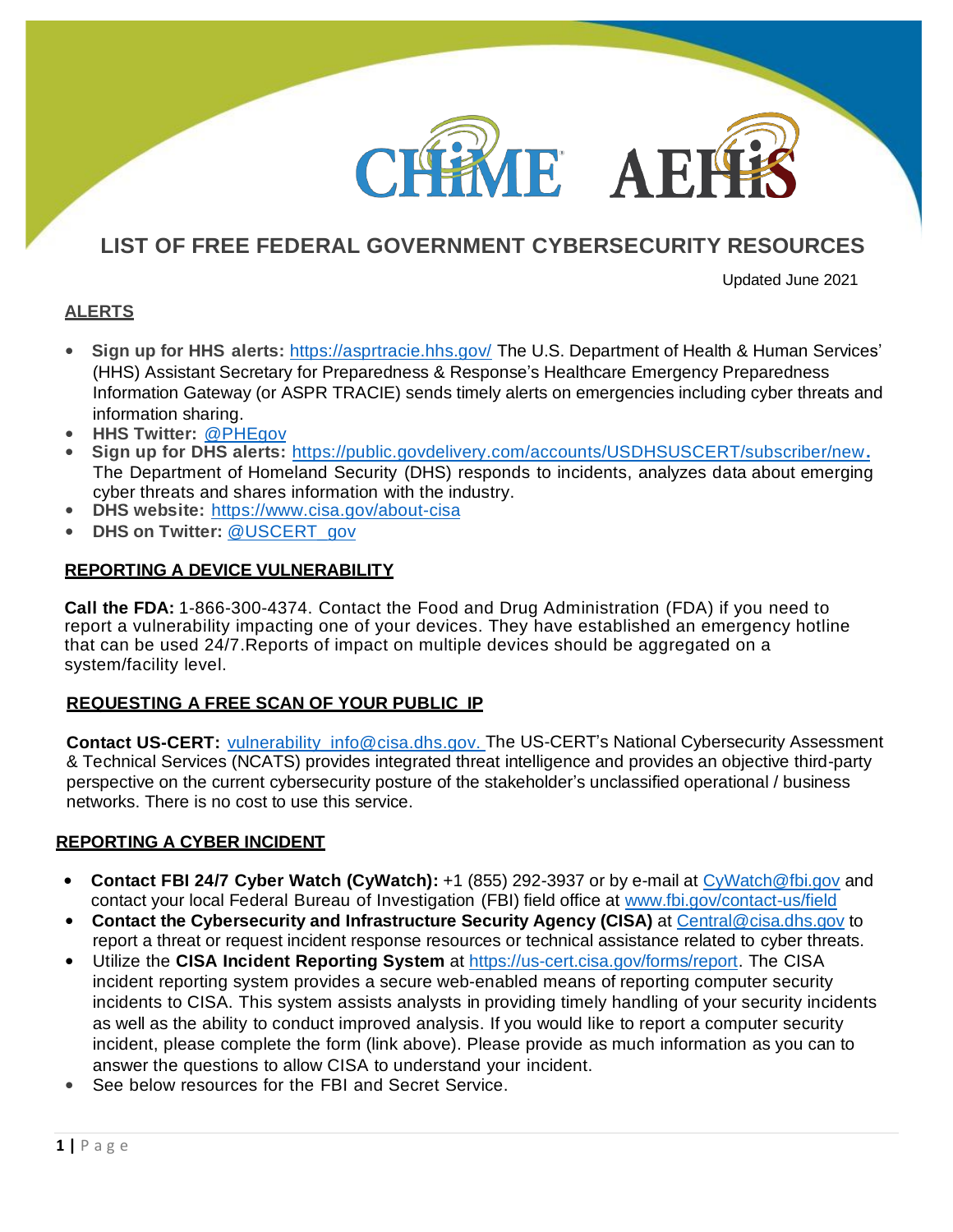# **LIST OF FREE FEDERAL GOVERNMENT CYBERSECURITY RESOURCES**

ME AEI

## **BREACH RESOURCES**

- **OCR:** [https://www.hhs.gov/hipaa/for-professionals/breach-notification/breach-](https://www.hhs.gov/hipaa/for-professionals/breach-notification/breach-reporting/index.html)[reporting/index.html](about:blank) [HH](about:blank)S' Office for Civil Rights (OCR) requires covered entities to notify them if they discover a breach of unsecured protected health information.
- **OCR ransomware guidance:** <https://www.hhs.gov/sites/default/files/RansomwareFactSheet.pdf> OCR considers all ransomware attacks a breach; whether they must be reported depends on the situation.
- **Risk assessment tools and information:** [https://www.healthit.gov/providers](https://www.healthit.gov/topic/privacy-security-and-hipaa/security-risk-assessment-tool) [professionals/security-risk-assessment-tool](https://www.healthit.gov/topic/privacy-security-and-hipaa/security-risk-assessment-tool)
- **HIPAA Security Rule Crosswalk to NIST Cybersecurity Framework:** [https://www.hhs.gov/sites/default/files/nist-csf-to-hipaa-security-rule-crosswalk-02-](https://www.hhs.gov/sites/default/files/nist-csf-to-hipaa-security-rule-crosswalk-02-22-2016-final.pdf) [22-2016-final.pdf](https://www.hhs.gov/sites/default/files/nist-csf-to-hipaa-security-rule-crosswalk-02-22-2016-final.pdf) To help healthcare organizations covered by the Health Insurance Portability and Accountability Act (HIPAA) to bolster their security posture, HHS created a crosswalk that identifies "mappings" between the National Institute of Standards and Technology (NIST) Cybersecurity Framework and the HIPAA Security Rule. The crosswalk also includes mappings to other commonly used security frameworks.
- **HHS quick response checklist & infographic for victims of cyberattack:** <https://www.hhs.gov/sites/default/files/cyber-attack-checklist-06-2017.pdf> and <https://www.hhs.gov/sites/default/files/cyber-attack-quick-response-infographic.gif>

### **CONTACTING LAW ENFORCEMENT**

- **FBI:** On Sept. 15, 2016, the FBI issued a new alert [\(https://www.ic3.gov/media/2016/160915.aspx\)](https://www.ic3.gov/Media/Y2016/PSA160915) on ransomware, "Ransomware Victims Urged to Report Infections to Federal Law Enforcement." The FBI urges victims to report ransomware incidents so they can better understand threats. The bureau also indicated that it does not support paying ransoms, however, "recognizes executives, when faced with inoperability issues, will evaluate all options to protect their shareholders, employees, and customers." The alert calls on victims to contact their local FBI office and / or file a complaint with the Internet Crime Complaint Center, at [www.IC3.gov.](http://www.ic3.gov./) This alert follows their bulletin [\(https://www.fbi.gov/news/stories/incidents-of-ransomware-](https://www.fbi.gov/news/stories/incidents-of-ransomware-on-the-rise/incidents-of-ransomware-on-the-rise)[on-the-rise/incidents-of-ransomware-](about:blank)[on-the](https://www.fbi.gov/news/stories/incidents-of-ransomware-on-the-rise/incidents-of-ransomware-on-the-rise)[rise\)](https://www.fbi.gov/news/stories/incidents-of-ransomware-on-the-rise/incidents-of-ransomware-on-the-rise) on ransomware published in April 2016.
- **Secret Service:** US Secret Service has an Electronic Crimes Task Force. Those interested in their help can locate their field office by going to [https://www.secretservice.gov/contact/field-offices/.](https://www.secretservice.gov/contact/field-offices) immediately to report a ransomware event and request assistance. These professionals work with state and local law enforcement and other federal and international partners to pursue cyber criminals globally and to assist victims of cybercrime.